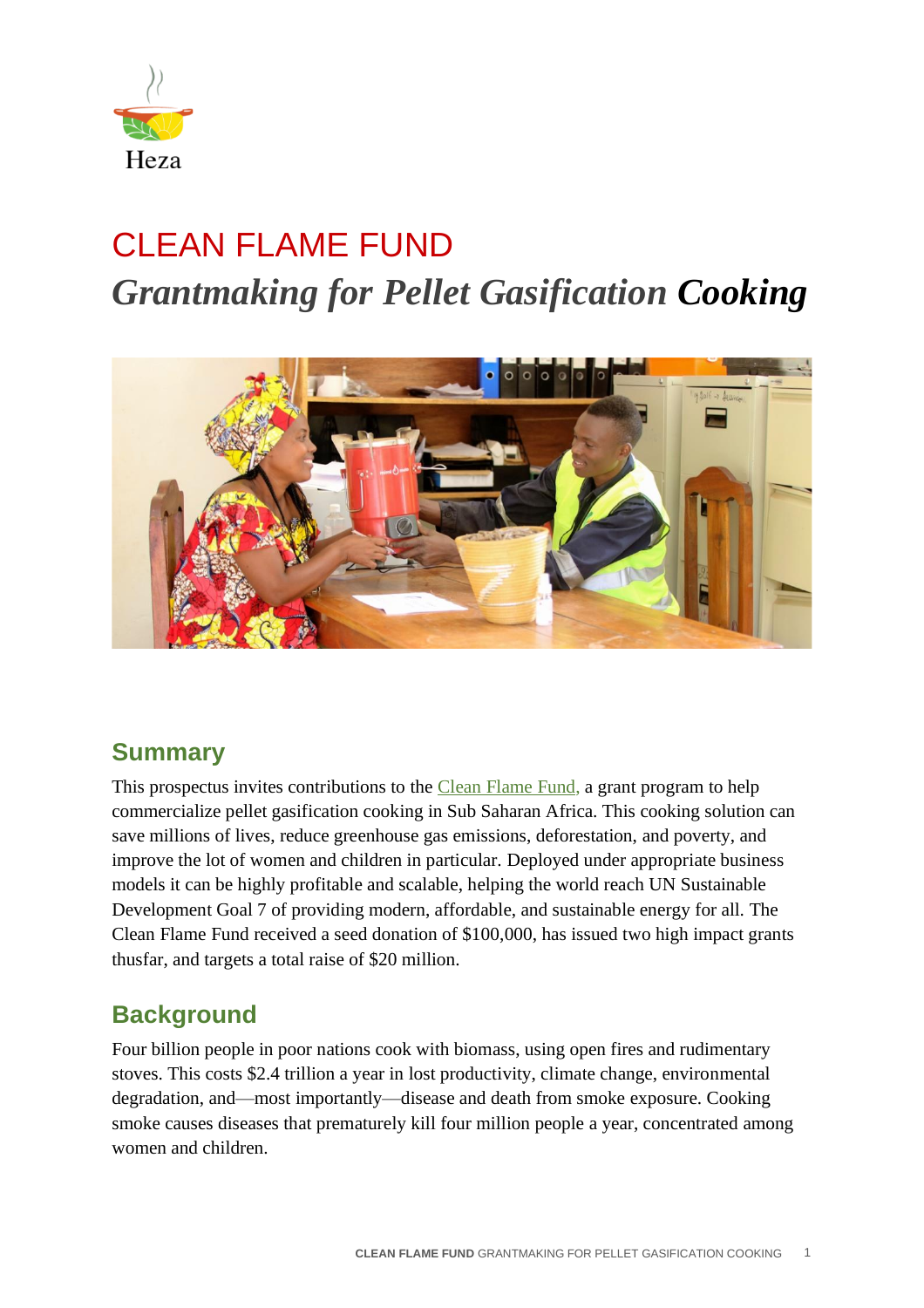Development organizations and governments have tried to solve this problem for decades, with disappointing results. Although the number of people cooking with cleaner alternatives has increased, this is outstripped by population growth among those who use traditional cooking systems. The problem is getting worse.

Solutions to this crisis haven't evaded us because of a lack of technology. There are multiple advanced cooking systems, fueled with electricity, LPG, ethanol, biogas, and gasification of biomass pellets. The greater challenge is to make these modern solutions affordable, convenient, sustainable, and widely accessible to the world's poorest families.

This challenge is too enormous to solve with philanthropy and subsidies alone. Instead, we need to use modest amounts of philanthropy to nurture innovative business models that can deliver advanced cooking solutions to the world's poor, profitably, over the long haul. Profitable enterprises can then attract private investment and scale widely.

## **Fuel + Stove + Business Model**

In recent years, several African firms have piloted promising business models using biomass pellets to fuel fan-powered gasifying stoves. The stoves are clean burning and efficient, but they cost nearly \$100 each, an unaffordable up-front cost for poor households. That's where the business model comes in, using variants of the Pay As You Go approach applied successfully in the off-grid solar market.

Customers sign contracts to buy pellet fuel and then receive one or more gasifying stoves, either through a free lease or installment purchase plan. Because the stoves are so efficient, they use very little fuel. Customers obtain a clean, modern cooking system with little or no up-front investment and their monthly fuel bill goes down. Not surprisingly, customer demand for this solution has been very strong.

Besides being the lowest cost cooking solution in many settings, pellet gasification offers multiple additional benefits, including improved health and convenience, especially for women and children. It reduces the amount of biomass needed for cooking by 85 percent relative to firewood and charcoal. If universally adopted it would reduce global greenhouse gas emissions by two percent, displacing the release of the entire aviation sector. It can run on renewable, home grown fuel, generating local jobs. Contrast this with LPG, a fossil fuel that is imported into many poor countries and often subsidized at considerable drain on national treasuries. The wood, grass, and agricultural residues used to produce pellets are more widely available across the world than the feedstocks used to make ethanol or biogas.

Despite its promise, pellet gasification has received less attention and support than other advanced cooking options. A handful of pioneering firms have demonstrated the model at pilot scale of up to 5,000 households with enthusiastic customer demand. To be profitable and to attract investment to fuel further growth, however, these companies have to operate at utility scale, which requires millions of dollars in capital, primarily for pellet factories and stoves.